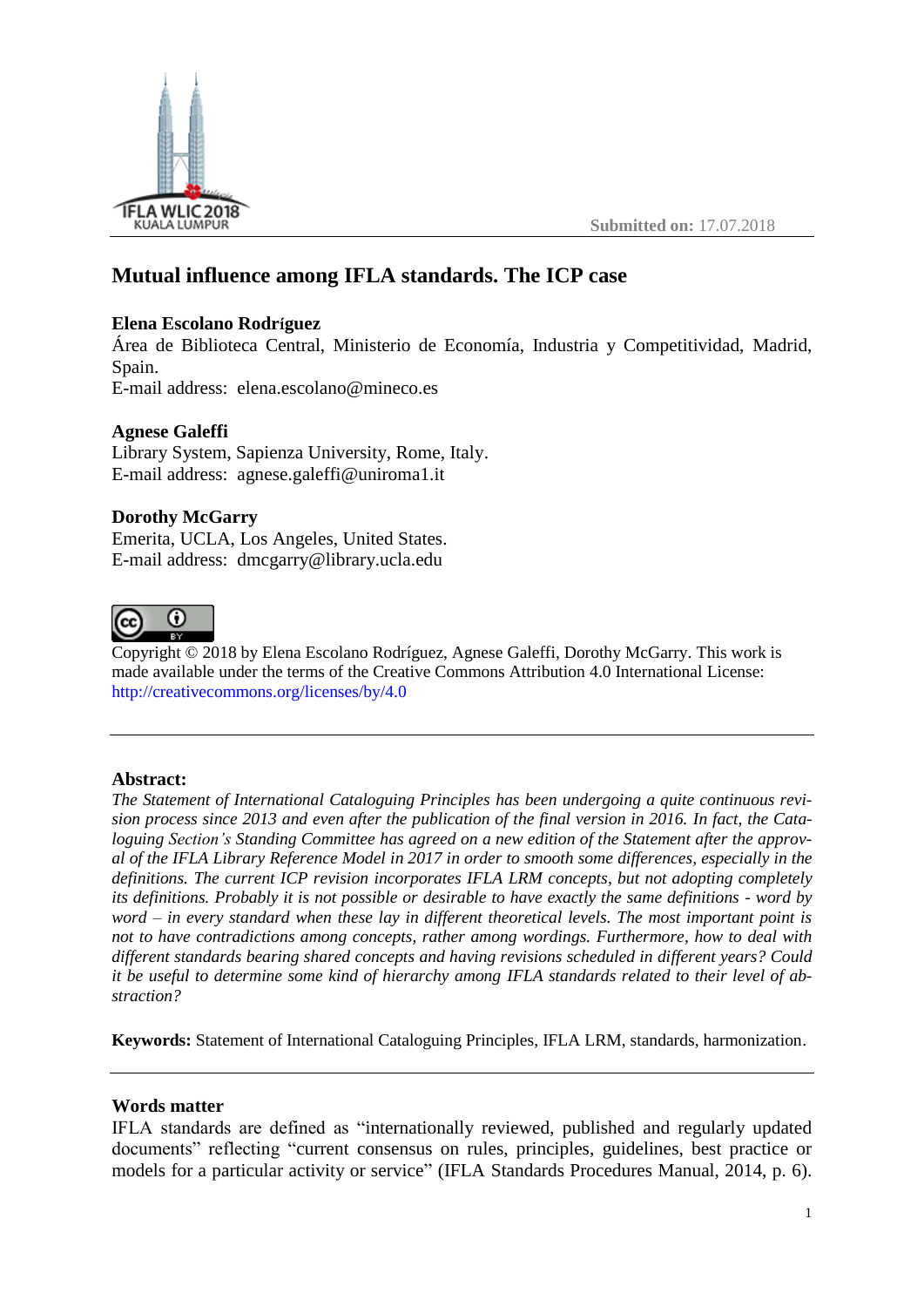In the IFLA Standards Procedures Manual, the word "standard" is an umbrella that includes different types of documents, such as conceptual models, rules for resource description, digital format codes, guidelines and best practices. All the IFLA standards should be submitted to a systematic review process every 5 years, that could lead to minor changes, or to a complete revision, or to withdrawal, if considered to be relevant no longer. Besides a wide range of subjects, the variety of standards entails different linguistic and wording styles.

As far as creating standards, the Cataloguing Section is the most prolific unit. Among the 55 documents listed as current IFLA standards<sup>1</sup>, 15 come from the Cataloguing Section or from one of the Review Groups or Working Groups connected to it. For instance, the *International Standard for Bibliographic Description* is the most successful and enduring one with a quite continuous updating and revision process from its First Standard Edition in 1974 to today. These revisions were motivated by the appearance of new media, by the acknowledgement of inconsistencies, or by the request for updating and improvements.

Both from a conceptual and a procedural point of view, it is quite different in the case of a revision guided by the appearance of another standard that mixes up the scenario bringing new concepts or new definitions for existing ones.

FRBR and IFLA LRM can be considered two milestones among IFLA cataloguing standards. Broadly speaking, both have brought important changes in cataloguing practice and led to profound discussions.

#### **Historia magister vitae**

After the publication of the FRBR Final Report in 1998, it was requested that the *International Standard for Bibliographic Description* align its terminology with the conceptual model. In 2004 under the column News and Events in International Cataloguing & Bibliographic Control a report was published about an ISBD/FRBR mapping:

"Among IFLA's most important achievements in the area of bibliographic control has been the articulation of widely implemented practices set out in the series of the International Standard Bibliographic Descriptions (ISBDs) and of the respected model developed on the basis of the ISBDs, GARE, and GSARE in the Functional Requirements for Bibliographic Records (FRBR). It is critically important to the credibility of IFLA's work in these areas that the ISBDs and FRBR are inter-related and mutually supportive in order to assure users of consistency between them. As a result, the ISBD Review Group has been assessing the feasibility of aligning the terminology used in the texts of the ISBDs with that used in FRBR However, the group has encountered difficulties in trying to achieve that alignment, owing in large part to the fact that the terns used in FRBR were defined in the context of an entityrelationship model conceived at a higher level of abstraction than the specifications for the ISBDs. While the entities defined in the FRBR model are clearly related to the elements forming an ISBD description, they are not necessarily congruent in all respects and the relationships are too complex to be conveyed through a simple substitution of terminology."<sup>2</sup>

Therefore, it was decided to map the ISBD elements to FRBR entities and attributes and Tom Delsey was appointed for this task. The "harmonious relationship" between the two standards is obtained thanks to a mapping, that is a document that takes a picture of a state of art without forcing any document to modifications.

The difference between a harmonious relationship and a harmonization lies in this: while the first does not require changes, the second is based on a one-directional or bi-directional process of convergence.

 $\overline{a}$ 

<sup>1</sup> https://www.ifla.org/node/8750

<sup>&</sup>lt;sup>2</sup> ISBD/FRBR mapping (2004). International Cataloguing & Bibliographic Control, vol. 33/2, p. 22 and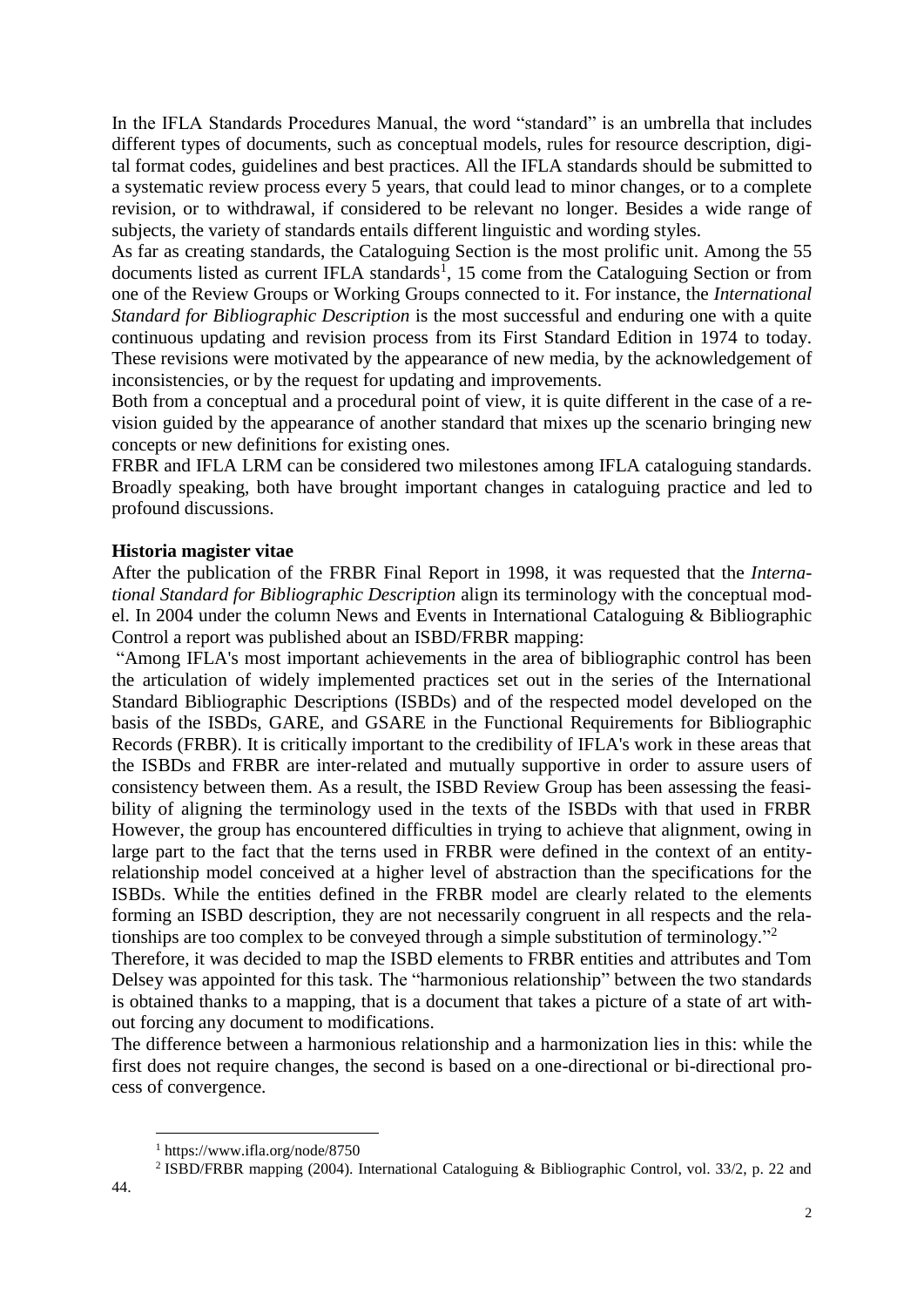# **The double revision: the Statement of International Cataloguing Principles from 2016 to 2018**

The first *Statement of International Cataloguing Principles*, published in 2009, has been developed during five IFLA Meetings of Experts on an International Cataloguing Code (IME-ICC) from 2003 to 2007.<sup>3</sup> Despite it being rooted in the Statement of Principles adopted by the International Conference on Cataloguing Principles held in Paris in 1961, the most evident novelty factor is the definition of principles in paragraph  $2<sup>4</sup>$  Considering the term of five years to start the review of an IFLA standard, the Cataloguing Section's Standing Committee from 2011 to 2013 discussed the possible need for a revision and the terms of reference.<sup>5</sup> The revision took 2 years, 2014 and 2015, going through both an internal and a worldwide review.<sup>6</sup> In 2016, after approval by the Cataloguing Section's Standing Committee and the Committee of Standards, and endorsement by the IFLA Professional Committee, the new edition was published. One issue arising during the final phase of this revision concerned the relationship with the ongoing FRBR consolidation work. Did the Task Group wait for the new conceptual model since a provisional version was already available and circulating among the SC members? Since it was not possible to ascertain when the consolidation process would be over and considering that the ICP revision was started in 2013, it was decided to publish the Statement. The ICP Revision Task Group decided, in accordance with the SC, not to delay its task and to publish the revised ICP text.

This led to the presence of some "uncertainties in the 2016 text". For instance, the paragraph 3.1 lists the entities taken into account in the Statement, that is Work, Expression, Manifestation, Item, Person, Family, Corporate Body, Thema and Nomen. According to IFLA LRM, not only the Res entity is missing, but also Thema should not be present, while Nomen has changed its meaning and definition. The TG has decided to explain the evolving status adding a footnote explaining that "Since the consolidation process involving FRBR, FRAD and FRSAD is currently underway, here are listed all the entities described in the aforementioned conceptual models. This brings some inconsistencies about Group 3 entities and about Nomen in relation to names and access points".

For this reason, during the WLIC 2017 in Wrocław, the Cataloguing Section's Standing Committee agreed to a further review since the consolidation process started in 2010 arrived at its end with the publication of the IFLA Library Reference Model in August.<sup>7</sup> The struggle for consistency – especially concerning terminology and definitions – among the different standards produced by the Section is significant. The Task Group, composed of Elena Escolano Rodríguez, Agnese Galeffi, and Dorothy McGarry, started this second review immediately, one year after the approval of the previous version.

## **The LRM-focused revision**

 $\overline{a}$ 

This LRM-focused revision has affected mainly three sections of the Statement: 3. *Entities, Attributes, and Relationships*, 5. *Access Points*, and 8. *Glossary*. If updating the list of entities in §3.1 has been easy, the most challenging parts and discussions have arisen about how much the LRM concepts should permeate the text.

Section 5. may be considered a good example: the Access Points section continuously refers to *access points* and *names* without mentioning the Nomen entity that has the longer entry

<sup>3</sup> Reports and backgrounds papers from IME-ICC are available on https://www.ifla.org/node/576

<sup>&</sup>lt;sup>4</sup> In 2009 the ICP principles were Convenience of the user, Common usage, Representation, Accuracy, Sufficiency and necessity, Significance, Economy, Consistency and standardization, and Integration.

<sup>5</sup> See the Meeting Reports https://www.ifla.org/cataloguing/reports.

<sup>6</sup> All received comments are listed on https://www.ifla.org/files/assets/cataloguing/icp/icpcomments\_20160726.pdf.

<sup>7</sup> See §1.1 *Background* <https://www.ifla.org/files/assets/cataloguing/frbr-lrm/ifla-lrm-august-2017.pdf>.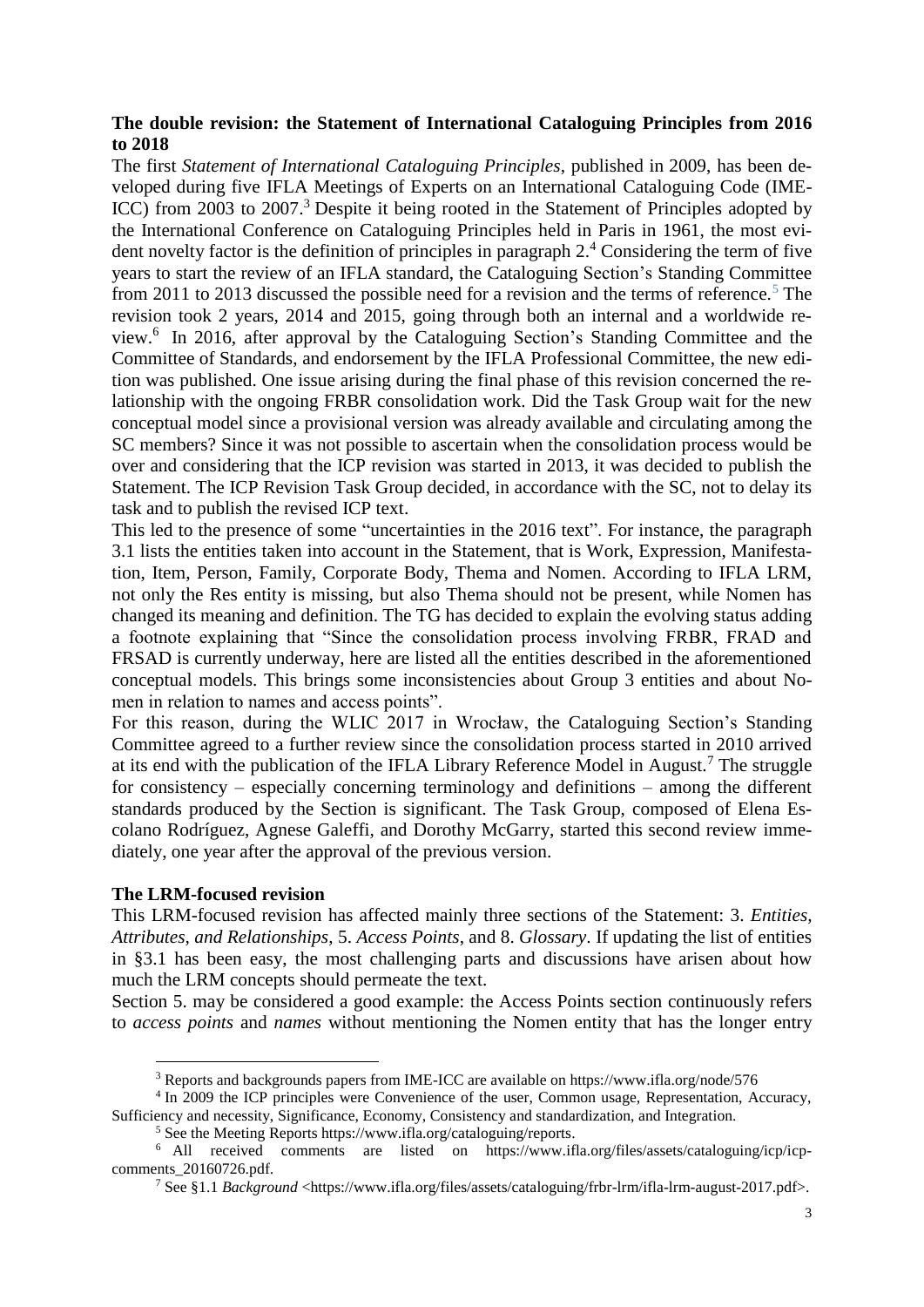and many references in the Glossary. The reason behind that is the Task Group has preferred to keep in the text the concepts that cataloguers are more familiar with, not finding it useful to the scope of the Statement to add the new entity. For the same reason, the Nomen definition in the Glossary has been created drawing more from the IFLA LRM § 5.4 Nomens in a Library Context than from the Table 4.2 Entities.

As a matter of fact, the most challenging section to be revised has been the Glossary. The Task Group has discussed on several occasions about how to deal with IFLA LRM concepts, without talking about completely new IFLA LRM ones such as Collective Agent, Place, Res, or Time-span. <sup>8</sup> Many definitions have been expanded in order to accommodate new shades of meaning. In many cases it has been decided to juxtapose the original text with the new one. Table 1 shows the ICP2018 Agent definition in comparison with the 2016 and the IFLA LRM wordings. It may be considered a good example of the work the Task Group did, using both the Definitions and the Scope notes, merging together the sentences and inverting their order. The first part of the Scope notes has been skipped since it has been considered less useful in the context of the Statement, because of the language related to the entity-relationship modelling framework of the conceptual model.

| <b>ICP 2016</b>    | <b>ICP 2018</b>            | <b>IFLA LRM</b>                                  |
|--------------------|----------------------------|--------------------------------------------------|
| Agent: An entity   | Agent: An entity (per-     | Agent. Definition: An entity capable of de-      |
| (person, family or | son or collective agent)   | liberate actions, of being granted rights, and   |
| corporate body)    | that has or having had     | of being held accountable for its actions.       |
| that has a respon- | the potential of inten-    | Scope notes: The entity agent is a superclass    |
| sibility relation- | tional relationships with  | strictly equivalent to the union of the entities |
| ship relating to   | instances of entities of   | person and collective agent. It is defined to    |
| works,<br>expres-  | bibliographic<br>interest  | reduce redundancy in the model by providing      |
| sions, manifesta-  | (works,<br>expressions,    | a single entity to serve as the domain or        |
| tions, or items    | manifestations, items),    | range of certain relationships that apply to all |
|                    | whether that specific      | specific types of agents. Being an agent re-     |
|                    | agent has ever done so     | quires having, or having had, the potential of   |
|                    | or not. Human beings       | intentional relationships with instances of en-  |
|                    | are directly or indirectly | tities of bibliographic interest (works, ex-     |
|                    | the motive force behind    | pressions, manifestations, items), whether       |
|                    | all such actions taken by  | that specific agent has ever done so or not.     |
|                    | all agents. An entity ca-  | Human beings are directly or indirectly the      |
|                    | pable of deliberate ac-    | motive force behind all such actions taken by    |
|                    | tions, of being granted    | all agents. Automatons (such as, weather re-     |
|                    | rights, and of being held  | cording devices, software translation pro-       |
|                    | accountable for its ac-    | grams, etc.), sometimes referred to as techno-   |
|                    | tions.                     | logical agents, are in this model viewed as      |
|                    |                            | tools used and set up by an actual agent.        |

These decisions have been taken considering the ease of the ICP intended audience: our first goal was to provide guidance both ethical and practical. The principles (Convenience of the user, Common usage, Representation, Accuracy, Sufficiency and necessity, Significance,

 $\overline{a}$ 

<sup>8</sup> The Nomen entity may be considered a separate case since it already existed in the Statement but as a FRSAD entity connected to Thema. "Nomen: any sign or sequence of signs (alphanumeric characters, symbols, sound, etc.) that a thema is known by, referred to, or addressed as", Functional Requirements for Subject Authority Data (FRSAD): Final Report, p. 15.